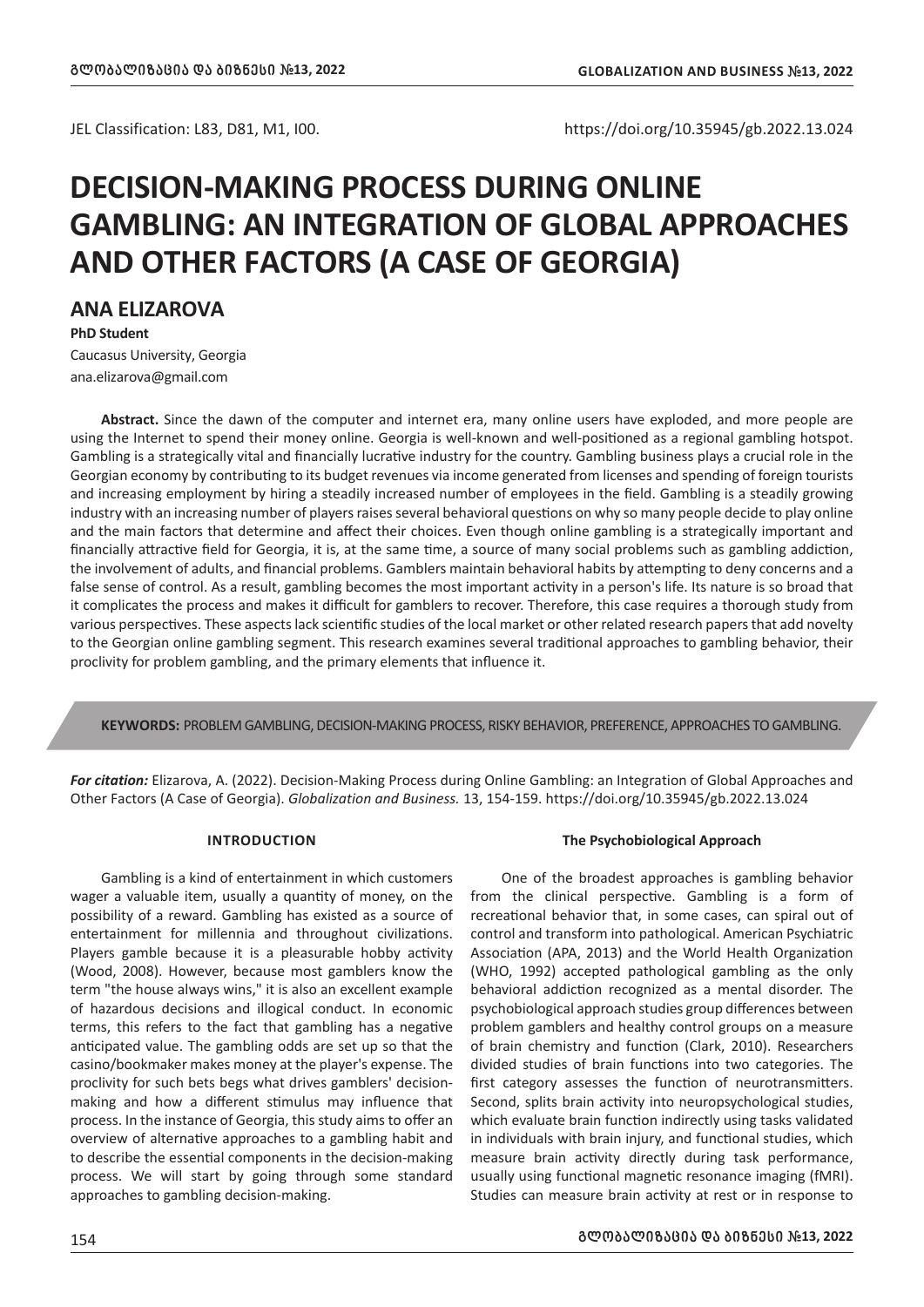psychological tasks by tapping specific stimuli (e.g., cues for reward) or processes (e.g., decision-making). The bloodoxygen-level-dependent (BOLD) signal depicts a level of brain activity on fMRI.

## **The Cognitive Approach**

We should also consider the importance of the cognitive approach in gambling and the psychobiological processes stated. According to the cognitive formulation of gambling, problem gamblers primarily continue to play because their incorrect beliefs induce them to overestimate their chances of winning (Ladouceur, 2003).

This distortion also highlights several factors, such as gamblers' perceptions of skill, unpredictability, and chance during the game. Several articles described false beliefs (Raylu, 2004). Applying the strategies above in psychotherapy for compulsive gambling is effective (Fortune, 2012).

#### **Illusion of Control**

Mentioned distortion can foster different game features, such as involvement of choice, open competition, and instrumental action. The most classic distortion is the "illusion of control," when a gambler tries to use skills and confuses a game of chance with a game of skill (Langer, 1975). Ladouceur & Walker's studies referred to some games, such as blackjack, where skill involvement is required to win or continue to play, which raises a belief that skill is excessively influential. A recent study found that problem gamblers overestimate their control of positive outcomes more than non-gamblers (Orgaz, 2013).

One of the most common methods used as evidence of the cognitive approach is the "think aloud" procedure. It was first developed in 1989 year by Gaboury & Ladouceur. Facilitators ask gamblers to verbalize thoughts while gambling in a realistic environment, such as a casino. The critical factor is speaking continuously and trying not to control or filter speech during gambling. Gamblers' comments are recorded and categorized by the moderator into two groups – accurate (e.g., It is a program/machine we have no control over; it is all luck) and erroneous (I have mastered it; I am getting good at these games). Participants fill out a questionnaire before and after a gambling session. Results showed that 70-80% of all statements were wrong, even when chance determines reward and gamblers are aware of it.

Different studies suggest that cognitive distortions are higher among problem gamblers and justify play (Walker, 1992); (Griffiths, 1994); (Baboushkin, 2007); (Joukhador, 2003). Baboushkin reported that probable pathological gamblers had more erroneous thoughts during gambling on blackjack, slot machines, and roulette rather than non-regular players. Griffiths also compared regular and non-regular gamblers and confirmed similar results on slot machines.

Another example of personal control is a lucky ticket in

the lottery when gamblers expect their favorite numbers to win. Observations showed that gamblers are more confident when arranging the gambling process themselves. Participants bought a lottery ticket, and then the moderator asked them to buy back their cards. Persons who could choose their tickets were offered more money (\$9) than people who took it from a random selection (\$2). Individuals who had chosen their tickets were more likely to reject the offer with a higher chance of winning (Langer, 1975). The experiment shows how personal control affects the decision-making process in gambling and how a person perceives an opportunity to win when they arrange their gambling.

Similar findings have been described in roulette when players throw the dice ("shooting the dice"). Players displayed superstitious behavior, such as blowing on the dice using more force when throwing a high number (Henslin, 1967). The effect of personal control makes players accept more risky choices and place higher bets when they have an opportunity to throw the ball by themselves, rather than when a croupier is involved (Ladouceur, 1987). Consider that it was an illusory control that did not affect results in all examples. In further studies, (Petry, 2002) created an effective cognitive therapy to correct erroneous beliefs among problem gamblers.

## **Gambler's Fallacy**

Studies showed that both occasional and problem gamblers tend to develop faulty beliefs. Understanding the mechanism psychologically, we should discuss at least two reasons for erroneous beliefs.

First, different features of games foster these erroneous beliefs. Second, classic studies show that humans are generally poor at judging probabilities and randomness (Tversky, 1971); (Gigerenzer, 2002). The problem is that gamblers fail to appreciate the independence of turns and use small samples as representatives (Ayton, 2004). Poor abilities of random processing sequences lead to the "Gamblers Fallacy." Gamblers' Fallacy is gamblers' belief that the expectancy of a particular event becomes less likely after a long series of the same event; therefore, the win is "due" after a series of losses (Cowan, 1969). Players are trying to create a strategy based on the previous outcome. The studies found that gamblers were more likely to bet on black (75%) if the last result was red (50%) while playing roulette. The winning and losses series might be considered a "streak." Works showed that gamblers perceive winning or losing "streaks" on the third consecutive trial (Carlson, 2007).

Similar findings of "Gamblers Fallacy" report difficulties caused by various features of gambling games. Structural characteristics promote gambling and evoke cognitive distortions. For example, the slot machine wins, followed by flashing lights and specific sounds. Mentioned method manipulates the player's perception, helps them easily recall win rather than losses, and may bias the decision to continue to play by distorting their memory of past outcomes.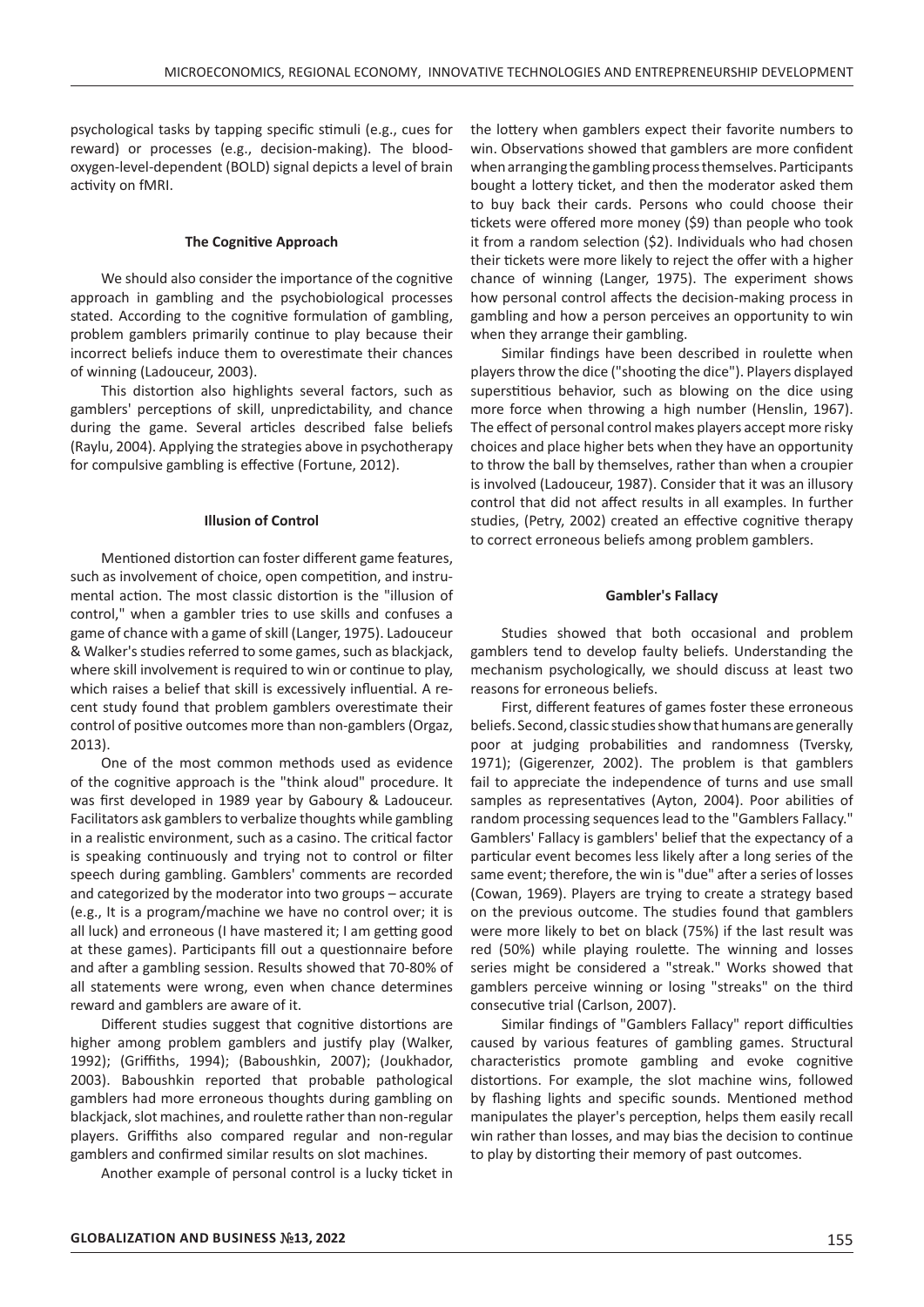# **The Near-Miss Effect**

The "near-miss effect" arises when a poor outcome is close to a considerable gain; the "near-miss effect" arises. Several studies looked into the impact of near-miss outcomes on gambling habits. Despite their objective equivalent as no wins, Clark's investigations revealed that near-miss outcomes were related to increased willingness to gamble than fullmiss outcomes (Clark, 2009). They displayed two cherries on the slot machine task, with the third cherry appearing later. The impact mentioned above occurs in all forms of gambling and is sometimes misinterpreted as an indication of mastery of skills/games. An illusion of control causes the near-miss effect, and as a result, gamblers believe they are winning rather than losing (Griffiths, 1991).

#### **Behavioral Approach**

In general, decision-making is an adaptive behavior that considers both internal and external variables and leads to selecting a course of action over others, often competing and options. Different fields studied it, ranging from mathematics, economics, and psychology to neuroscience. Discussions around this field yielded a new description of decisionmaking processes. Reinforcement-guided decision-making models are based on economic and reinforcement learning theories and maximize benefits over a specific period (Khani, 2016). Several neurotransmitter systems and brain areas are studied to understand the decision-related process better. We will use these models during the cross-talks among different approaches to process decision-related information in gambling. Another insight given from the behavioral economics review is the role of Prospect theory (PT), which describes a range of standard behavior and deviation from normative expected value theory (Kahneman, 2013). One of the main points in PT is "loss aversion".

Observations showed that humans and other species are more sensitive to losses than gains. This might lead to a "loss chasing" behavior in problem gamblers (Takahashi, 2013). Prospect theory also shows nonlinearity in probability. It overestimates small probabilities and underestimates significant chances. Behaviorally, the overestimation might result in a risky decision and increase the attractiveness of the gamble. Distortions correlated with dopamine in the ventral striatum and dorsolateral prefrontal cortex (Takahashi, 2010). Different methods study brain activity and gamblers' perception of the decision-making process.

#### **Research Methodology**

This study explored the main approaches to gambling behavior and their tendency to problem gambling. Additionally, and of importance to the present investigation, we asked respondents about their preferences for online gambling, and they were able to explain their reasons for it.

Generally, gambling is reviewed as risky behavior and recognized as an addiction. Gamblers avoid talking about gambling issues as they know social attitudes toward the sector is very negative and in some cases recognized as a pathological and is considered in a correlation with other addictions. On the second hand some gamblers even do not recognize that they belong to that problem group. Considering mentioned factors, we decided to conduct a qualitative research methodology using the focus groups method. Because special atmosphere is created during research process and the appropriate group of people with similar interests help gamblers feel comfortable and speak openly about their interests, preferences and motivations. The facilitator's guide and questionnaire covered all interesting issues, such as preferences, behavior, and decision-making process.

A qualitative approach is primarily exploratory research and is used to uncover underlying causes, opinions, and motivations. It gives information about the situation or aids in the development of ideas. Qualitative research is used to uncover trends in thought and beliefs and dive deeper into the issue. The qualitative data collection method used during our research is semi-structured interview techniques. The sample size is typically small, with 40 respondents, due to the facts listed above. Recruiting for Focus Groups was problematic due to the specific target group, and social stigma toward gamblers made the selection process even harder. We selected respondents for interviews from representative groups and divided them by age categories, and the main criteria were active playing status. Focus groups consisted of 5 main clusters: 1) 21-30 2)31-40 3) 41- 50 4) 51-60 5) +61. The groups were mixed; respondents were users of different slot clubs, casinos, and sports betting sites. They have been active players for many years and have played many times during the past month. Participants were males, and all respondents were offered a gift valued at \$20 US. The research guide consisted of a manner that helped us make a holistic market overview and define players' preferences. We used the semi-structured method during focus groups, one of the most popular instruments, which allows us to be more flexible with respondents and ask additional questions, making the interview more indepth. Qualitative research yields descriptive rather than predictive outcomes. Furthermore, we are not able to generalize results on population.

All information collected during the research follows ethical issues, including the right to privacy and autonomy. We explained to respondents that no correct and incorrect answers existed; they could discuss gambling issues without barriers and leave research at any time. We informed participants about the audio recording that we needed for analyses. We treat all provided confidential information with respect, and we follow guidelines on protecting sensitive data, which means that no harm can come to participants or the researcher. Collected data is protected and will not transfer to a third party. We aim to avoid bias in any aspect of our research, including design, data analysis, and interpretation.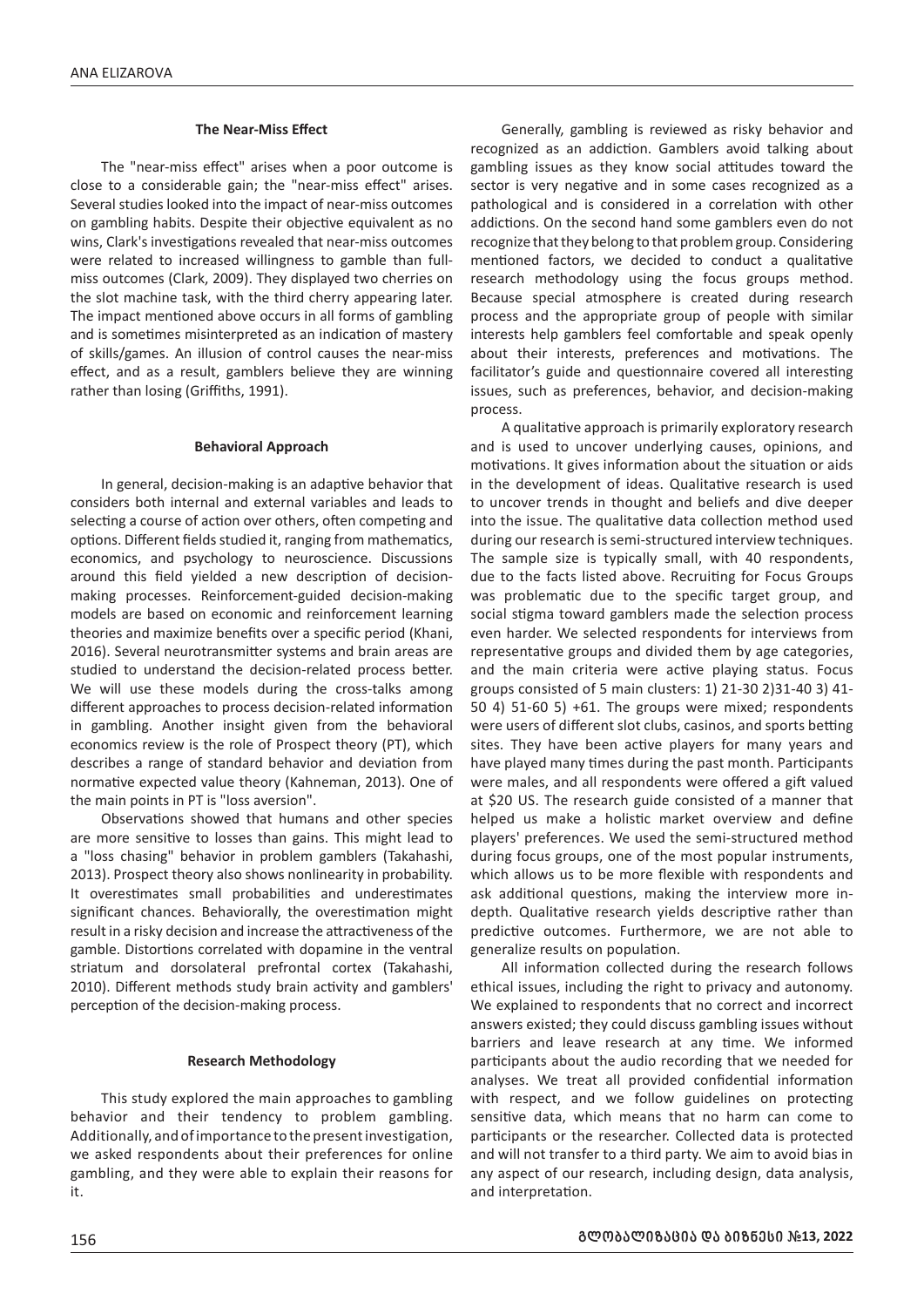*Table 1 indicates the main categorization of respondents*

| Group     | Number | Area           |
|-----------|--------|----------------|
| 21-30     | 8      | Adjara         |
| $31 - 40$ | 8      | Europa         |
| 41-50     | 8      | <b>Betlive</b> |
| 51-60     | 8      | Crystal        |
| +60       | 8      | Croco          |

#### **Data Analyses**

For data analysis, we used Nvivo 12 program. Before data analyses, we collected all audio records transformed into the transcript. The transcript is a detailed reflection of audio records that includes examples and additional information discussed during focus groups. We used transcripts in Nvivo. The first step was making codes/nodes of our information. The separated clusters of our information allowed us to use the structural coding method (Saldana, 2021). Codes were grouped hierarchically and analyzed in different ways. For example, we used content visualization by selecting a mind map and word cloud.

## **Research Results**

The research investigated the main reasons for gambling in Georgia. We started Focus Group (FG) discussions with the association method. FG participants mentioned that they mostly gamble with a feeling of HOPE to win or return their money. The most important fact is that gamblers perceive the gambling company as a "working place" where they can earn some money to pay a debt or earn some cash for a particular day, but not as an entertainment house.

The second reason is previous experience, which is one of the primary motivators. Gamblers mentioned that the previous experience relates to a particular "house," machine, time, situation, and other factors.

"At night, money is already accumulated, and approximately at 2:00-3:00 AM, it is easier to win."

(Male, 41-50).

"I choose according to previous experience, where I have experience of more wins."

(Male, 21-30).

Another critical factor in Internet gambling is associability. In many cases, the Internet makes the activity more asocial (although some online gambling activities like online poker have chat room facilities allowing some social interaction). Gambling removes a psychological and social "safety net" from gamblers as there are no friends or acquaintances to help monitor their gambling. However, at the same time, it is also an ability to make new friends in their cohort/cluster and keep social interaction while still being at home.

"You can gamble while driving to work." Male (21-30).

Gamblers mentioned interests as one of the reasons. Different marketing offers with attractive information about new products, bonuses, and jackpots supported with fullscale marketing activities stimulate interest in existing and potential gamblers. It is important to note that information about the field provided by companies is an essential factor in evoking interest in Gamblers. The large scale of games offered to gamblers helps them learn strategies and practice different tactics. Most gambling sites have demo versions of new games. Such options allow them to try their luck with a small stake size and get used to a new product. Gamblers' interest intensifies with cross-offered products. The main reason is that most gambling companies are successfully using Key Account Management System. Among the most reliable communication channels, they named: Online Platforms, Short Message Service, Television, Outdoor Banners, Direct Calls, and Word of Mouth. Word of mouth is one of the most effective methods in that field. Gamblers always used examples of their neighbors, friends, familiar people, and others.

"I Can not gamble until I lose all money because I am waiting for JACKPOT."

(Male, 41-50)

"Once I won 1000 GEL, the next day they gave me a bonus card, in a few days I became a VIP client. I was addicted to many things, but the hardest is to give up on gambling."

(Male, +51)

One of the factors gamblers mentioned is the role of friends. Some cases showed that gamblers were enthusiastic about playing because their friends and family do it. Gambling is seen as an avoidance strategy when under stress. The findings demonstrated the best way to escape from problems and relieve anxiety, boredom, and depression. Negative mood states facilitate many gamblers' need to modify their mood by playing again. In the beginning, the gambler has his first experience with the game, which stimulates positive emotions and feelings. This stage is followed by chasing, a period when gamblers increase their stake to fulfill their losses. Different cognitive and personal changes usually follow impaired control. Besides the most common range of negative consequences, health problems, changes in mood, problems at home/work/school, and legal problems also sometimes occur.

"When I lose, I am very aggressive, and I do not need any connection with people."

(Male, 41-50).

"When you lose, you need some time to calm down and then continue playing."

(Male, 31-40).

Another factor mentioned during discussions reviewed gambling as a relaxation process and enjoyable pastime activity in a familiar atmosphere, where they feel comfortable and confident. Gamblers think that they can control the proper operation of gambling when someone wins and someone loses.

"In most cases, I am gambling for just having fun; if I have 20-30 GEL, I start gambling with no hope to win; I realize that I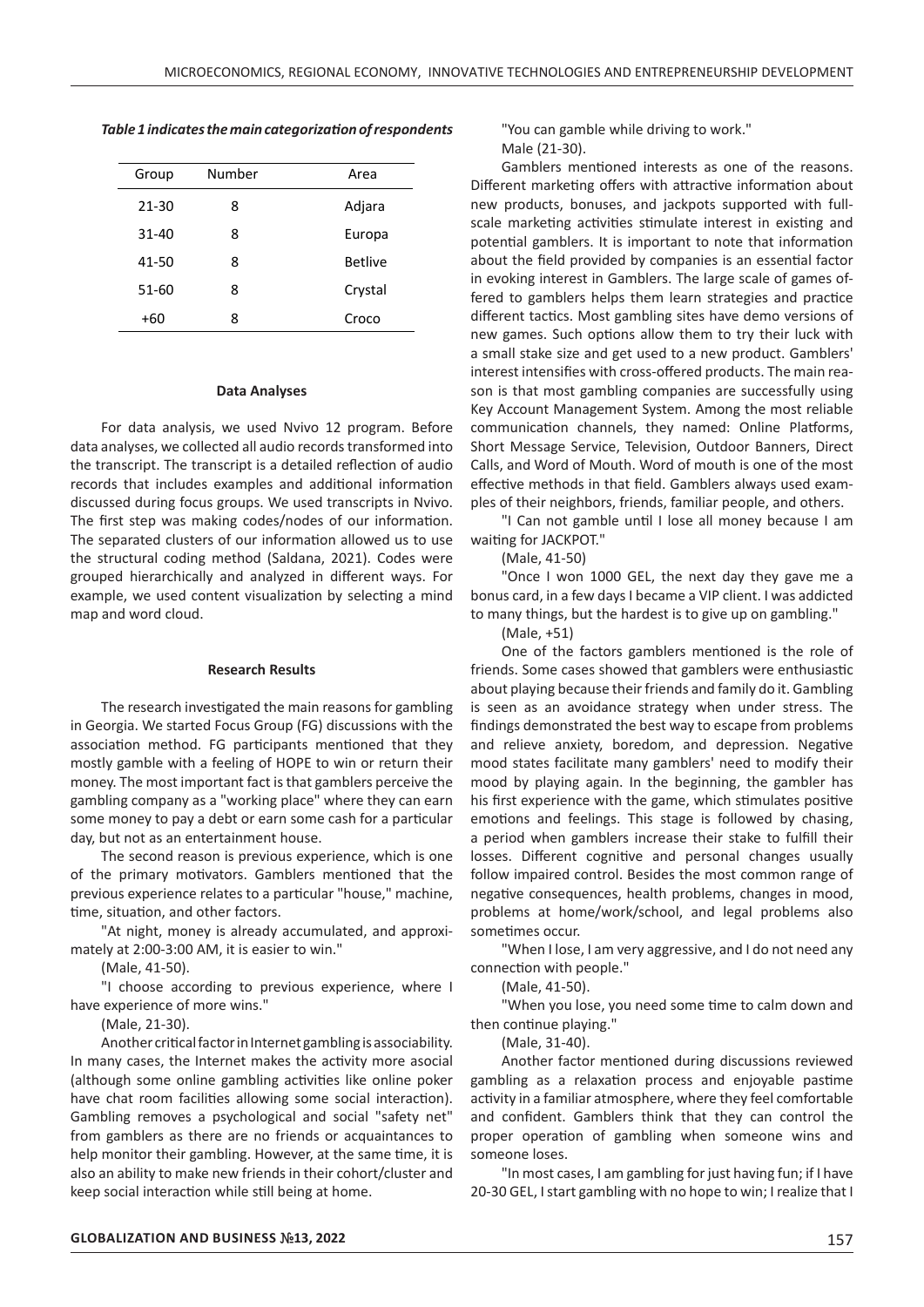will not win much money to change my life, but when I am in a process for me it is tough to stop, I become like a zombie."

(Male, 31-40).

# **CONCLUSION AND FUTURE DIRECTIONS**

The results of different researches showed many factors affecting gamblers' behavior. It is the only behavioral addiction recognized as a mental disorder from a modern perspective. That is why it is dangerous to treat gambling as homogenous activity. The review of studies showed that some people spend so much time gambling online that they become addicted. This addiction is a significant social problem and can lead to severe consequences (Ahn, 2010).

Different cognitive and personal changes usually follow impaired control. Besides the most common range of negative consequences, health problems, changes in mood, problems at home/work/school, and legal problems also sometimes occur. Life changes leave gamblers isolated or direct them to suicide. They try to deny issues and have a false feeling of control, maintaining gamblers' behavioral patterns. Thus, some gamblers manage to cope with several adverse problems. In most cases, gambling becomes the most critical activity in an individual's life. The nature of gambling is so comprehensive that it complicates the process and hampers them from recovering from it. Even with recovery, in most cases, gamblers will experience a few relapses in their lifetime after periods of abstinence. Addictive behavior such as pathological gambling has complex etiology and is not fully understood. There are direct and indirect factors associated with developing and maintaining disorder.

A case in Georgia showed several factors affecting the decision-making process, such as hope to win; a safe place; marketing offers; the role of friends/family; technics. The research showed the difference in gamblers' attitudes toward the field in Georgia and other countries, as Georgian gamblers do not consider the field as a method of entertainment. Therefore future research should enroll a quantitative method as qualitative research is descriptive rather than predictive and is not generalized on population.

Moreover, future research should be conducted into the competition between the Internet and land-based venues, and additional studies should be conducted by considering demographical features. Moreover, future research should study socio-economic and demographic characteristics as there are limited resources in the field. Despite the actuality of the sector, there is a lack of scientific studies or other related research papers about the Georgian gambling segment. Hope more researchers will be motivated to follow my research and publish similar studies that will help increase social awareness related to this sector and better analyze and prevent problems caused by the risky decision-making processes.

To prevent problem gambling, the role of government and private business is crucial. Government should carry out educational and policy initiatives. Revenues that government gets from licenses and taxes from the industry should reinvest in the same field by conducting particular programs to decrease the risk of pathological gambling. Moreover, the business should also be interested in providing responsible gambling to the target audience as their incomes depend on society's welfare. Gambling is a common problem in different countries. Its reasons and tendency need to be studied to identify critical issues and find effective ways to decrease the number of players and maximize economic welfare.

### **Limitations**

The current research has some limitations, and we believe it is vital to mention them not only to ensure that our research is visible to the critical observer but also to provide any extra lessons we can consider for future research. The study's most significant flaw is that the sample size is small due to the problematic group, which is negatively recognized in society. It is impossible to determine how the sample reflects the larger population, as Internet gamblers are a large community. As a result, while we believe the study has promise in providing insight into the factors that affect Internet gamblers' decision-making process and our findings on Internet gamblers' preferences, it is impossible to extrapolate demographic and game-play characteristics to a larger population.

Another limitation is related to the pitfall was related to survey methodology. The survey used for the present study collected only qualitative data and required a more thorough study.

## **REFERENCES:**

American Psychiatric Association. (1994). Diagnostic and Statistical Manual of Mental Disorders.

Clark, L. (2010). Decision-making during Gambling: an Integration of Cognitive and Psychobiological Approaches. *Philosophical Transactions of the Royal Society B: Biological Sciences*. 365 (1538), 319-330.

Ayton, P., & Fischer, I. (2004). The Hot Hand Fallacy and the Gambler's Fallacy: Two Faces of Subjective Randomness*? Memory & Cognition*. 32 (8), 1369-1378.

Cowan, J. L. (1969). The Gambler's Fallacy. *Philosophy and Phenomenological Research*. 30 (2), 238-251.

Carlson, K. A., & Shu, S. B. (2007). The Rule of Three: How the Third Event Signals the Emergence of a Streak. *Organizational Behavior and Human Decision Processes*. 104 (1), 113-121.

Clark, L., Lawrence, A. J., Astley-Jones, F., & Gray, N. (2009). Gambling Near-misses Enhance Motivation to Gamble and Recruit Win-Related Brain Circuitry. *Neuron*. 61(3), 481-490.